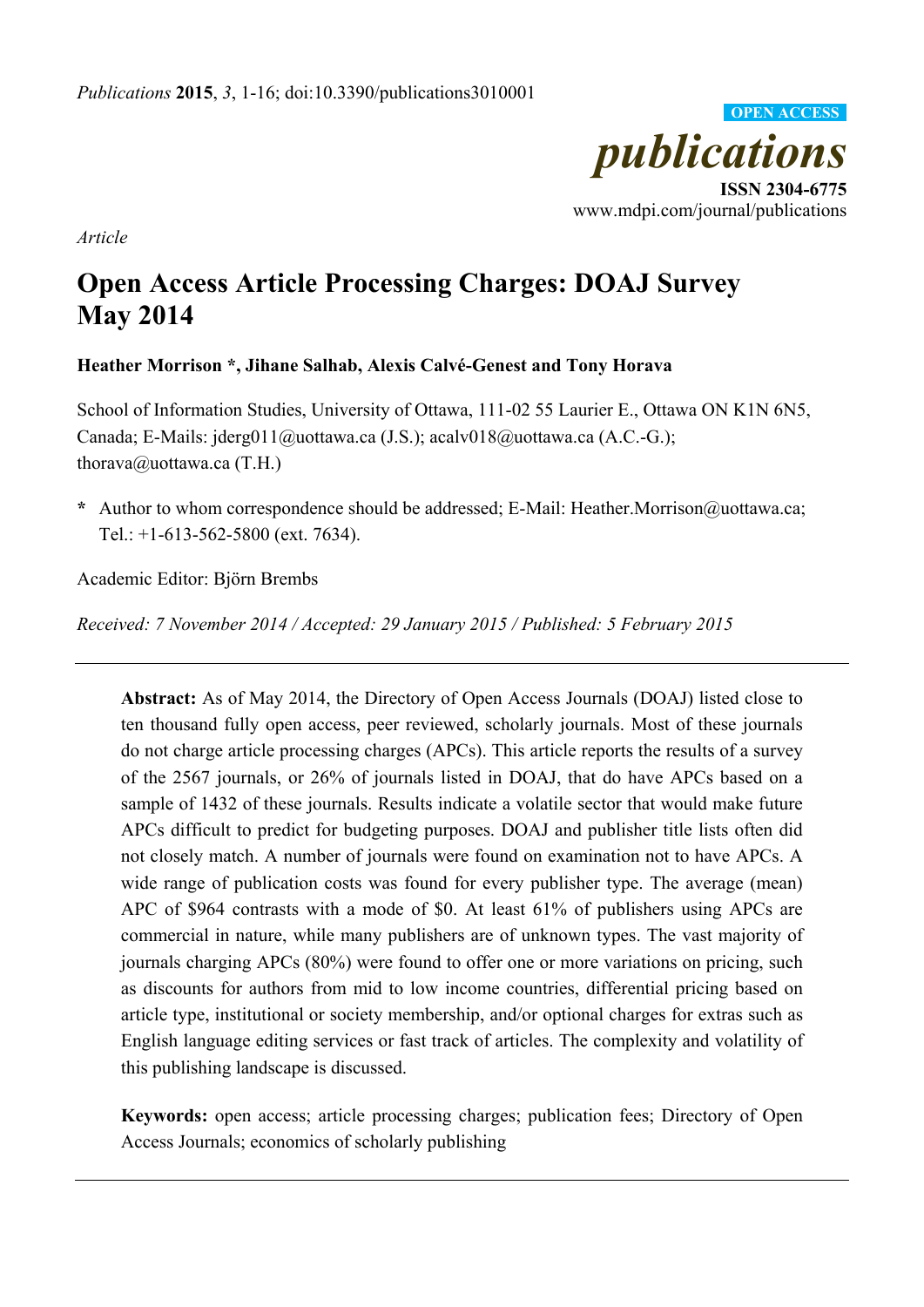#### **1. Background and Rationale**

Open access (OA) literature is digital, online, free of charge, and free of most copyright and licensing restrictions [1]. As described in the Budapest Open Access Initiative [2], OA offers a potential unprecedented public good, building on the capacity of the Internet for free sharing with everyone and the scholarly tradition of giving away academic articles and peer review services (BOAI). Also as described in BOAI, there are two basic approaches to open access, via archiving and publishing. There are compelling arguments for pursuing both approaches at the same time [3]. This research focuses on one particular business method for open access publishing, article processing fees (APCs), used by a minority of fully open access journals. APCs are one of a wide variety of economic approaches for open access publishing [4].

Over 2000 journals use the OA APC business model. As listed in the Open Access Directory [5], many universities and other organizations have funds available for authors wishing to publish in open access journals. Tananbaum [6] reports on a recent update on open access article processing funds in North America. On 8 November 2012 the Research Councils UK [7] announced that they would be providing block grants to all universities in the UK to support APCs. The SCOAP<sup>3</sup> [8] project which flips all of high energy physics publishing from a system based on subscriptions to an open access model was launched earlier this year. This trend towards providing economic support for open access suggests a need for ongoing research into potential approaches to facilitate prudent decision-making. This research updates and expands on previous work in this area, notably the works of Solomon and Björk [9] and Björk and Solomon [10] that summarize the history and previous work in this area. The unique contributions of this research include: (a) a snapshot of the journals listed in DOAJ as having APCs at a particular point in time (May 2014) that will be useful for forwards and backwards longitudinal studies; (b) descriptive statistics based on publishers' APC title list size; (c) additional details and analysis of pricing variations; and (d) information about the methodological challenges involved in conducting this research at this point in time; in this case the challenges per se are one of the indicators of the volatility of this sector; and (e) descriptive analysis focusing on the variability of the data to support the argument that this sector is not stable at this point in time.

Morrison [11] argues that behind the variety of models for economic support for open access journals, the basic underlying strategy involves shifting from demand-side to supply-side economics. Instead of charging readers and librarians for subscriptions, licenses, or purchase of scholarly works, open access business models involve supporting the production costs. Morrison argues that the average cost per article is a key factor in evaluating the affordability of an open access scholarly communication system. The majority of economic support for scholarly journals today is the global spend of academic libraries (68%–73%, with another portion coming from other types of libraries, including research and government libraries). If the average cost per article for an open access publishing system were \$188 as reported by Edgar and Willinsky [12] in a survey of over 900 journals using Open Journal Systems, globally academic libraries could fully fund open access scholarly article production at a small fraction of current actual spend on subscriptions for these journals. Significant savings could be achieved if the average cost per article were at the level of average OA APC of selected successful open access publishers using this business model (e.g., BioMedCentral, Hindawi, Public Library of Science), based on 2013 rates. However, caution is necessary as a high average OA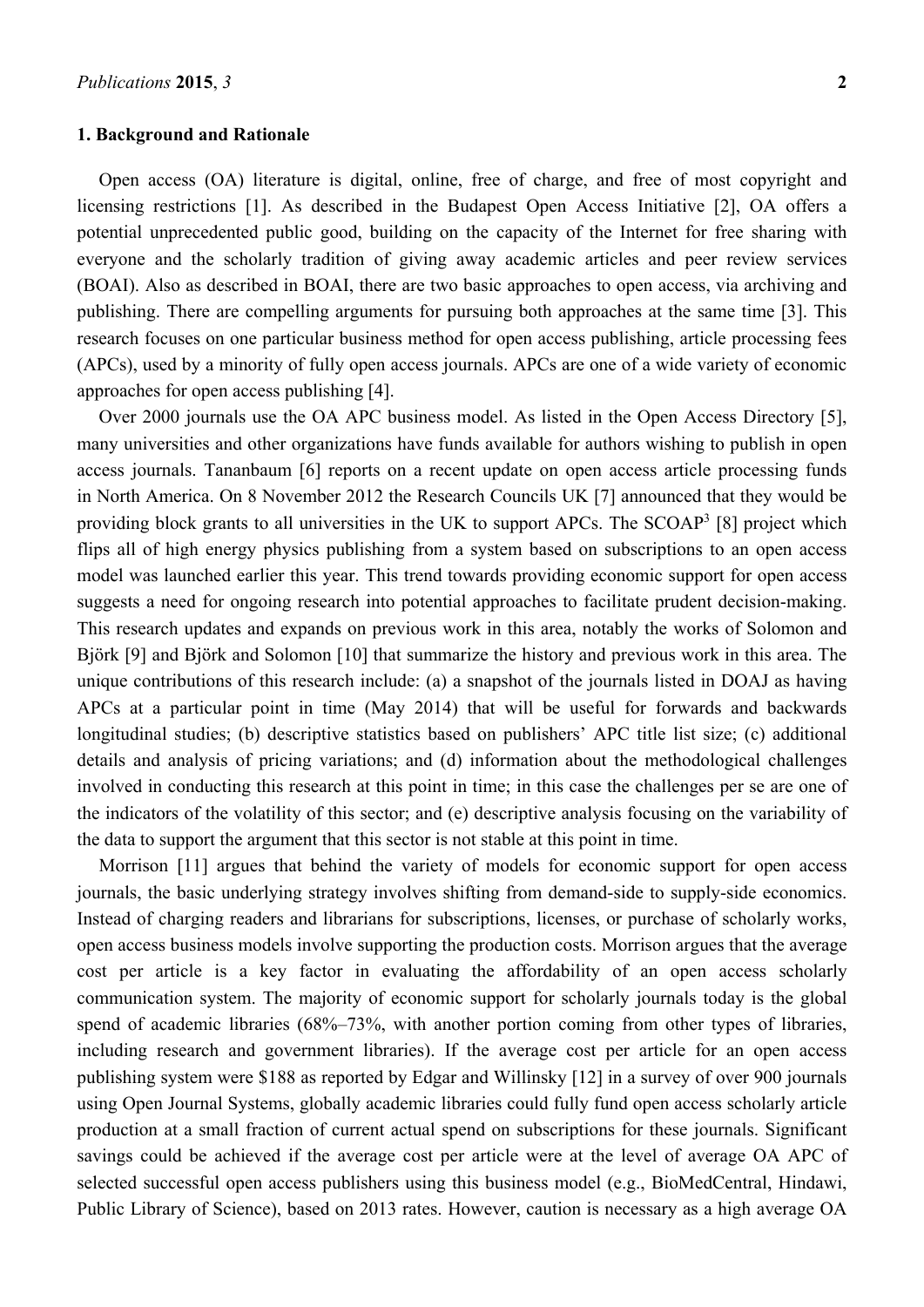APC, for example the \$5000 charged by Elsevier's Cell Press, would increase the cost of the system as a whole.

The focus of this study is open access article processing charges (APCs) for two reasons: (1) to establish and track the trajectory of this approach over time, e.g., to examine whether competition emerges or whether market forces result in the same dysfunction in this system that has long been evident in the subscriptions market; and (2) the APC is one of the best indicators of per-article cost, a key factor in macro analysis of the potential for transformation of the whole system of scholarly journal publishing from subscriptions to open access; this work will inform future macro level analyses (*i.e.*, an update of Morrison's 2013 article [11]) to support the economic shift from subscriptions to open access.

One difficulty in predicting the trajectory for average OA APCs is that this business is relatively new and the impact of various potential economic factors on what is charged is currently unknown. The APC is transparent at the per-article level; this could spur competition if authors have choices between equally desirable journals with different charges and/or prudent decision-making if authors and funders need to choose between APCs and other research expenditures. However, there is no a priori reason to assume that a scholarly publishing system based on OA APCs would be immune to the same factors causing dysfunction in the current scholarly publishing system, such as concentration and monopolistic factors leading to commercial publishers able to enjoy high profits and still raise prices at rates above inflation year after year [13]. It is entirely possible that the current "must have" subscription journals that are immune to market forces will be replaced by "must publish in" open access journals enjoying a similar immunity.

This research will establish a baseline for longitudinal studies (forwards and backwards) of OA APCs charged by different publishers and publisher types, modeled on the long-standing annual review of journal subscription prices published by *Library Journal*. Second, this research will provide descriptive information about the journals and publishers currently identified as using the OA APC method. Third, this research will provide contextual trends related to the evolving landscape of business models of OA journals. As the results will illustrate, this model is more complex than a straightforward per-article charge and includes a number of sub-models worthy of investigation in their own right.

#### **2. Method**

A total of 1584 of the 2567 journals identified in DOAJ using a screen scrape as having charges as of 15 May 2014 were sampled using the following method. Full samples were obtained for almost all publishers that publish 40 or more journals using APCs. Some journals were sampled for all publishers that publish 5–29 journals using APCs. A selection of journals from publishers with four or fewer journals was included on a two-stage randomization process. Data was obtained for journals included in a random sample obtained during a November 2013 pilot project and additional journals were identified on a random basis. Specifics for sampling of each journal can be identified through the Sampling Factor field in the research dataset. A sampling factor of 1 indicates a full sample, while a sampling factor of 3 indicates that one in three journals was sampled. For journals from publishers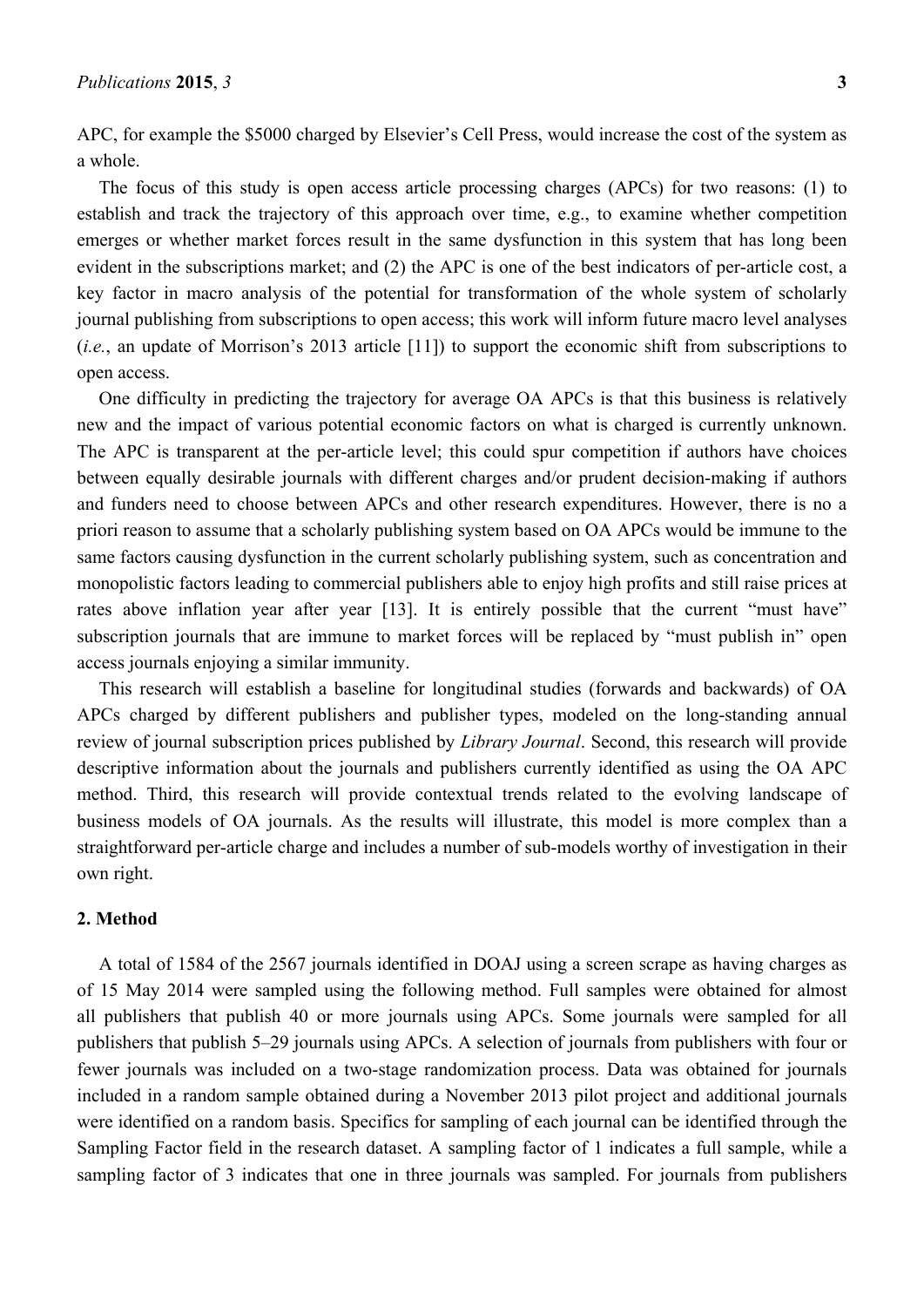publishing fewer than 10 journals, the sampling factor reflects this entire subset rather than the individual publisher.

There were significant methodological challenges. DOAJ's downloadable metadata normally includes columns for whether the journal has publication charges with a link to further information. DOAJ staff had emptied these columns at the time of the sample. According to the DOAJ staff this was because this data had been determined to contain a number of errors and was in need of updating. For this reason, a DOAJ advanced search limited to journals with the publication charges section expanded was used in conjunction with a screen scrape to determine journals identified by DOAJ as having publication charges before the relevant columns were deleted from DOAJ's downloadable metadata.

OA APC quantitative and qualitative data was gathered by members of the research team (one team member per publisher) from publisher websites during the census period of 15–31 May 2014. A variety of techniques were used, including screen scraping and copying of publisher PDF and html web pages for later data manipulation. In general, DOAJ searching was used to identify URLs for journal/publisher OA APCs. In some cases, additional searching was necessary as the URL in DOAJ no longer pointed to the publishers' OA APC information. In one case it was necessary to register to view OA APC information.

Qualitative data was developed in an inductive fashion to develop categories for quantitative analysis of sub-models, initially developed through the pilot project with additions during the census period.

Currency conversion to the US dollar was based on the Bank of Canada's 10-year currency conversion rate [14] based on the census date of 15 May 2014. XE.com was used to convert the Ukrainian currency, which was not available through the Bank of Canada.

#### **3. Results**

Datasets are posted in the "Open Access Article Processing Charges" space on the Scholars Portal Dataverse server (http://dataverse.scholarsportal.info/dvn/dv/oaapc). The list of journals sampled is titled *2014 OA APC census*.

On 15 May 2014 an advanced search of DOAJ limited to journals with the information on publication charges expanded resulted in Table 1:

| <b>Publication Charges</b><br><b>Information</b> | <b>Number of Journals</b> | Percentage of<br><b>Journals</b> |  |  |
|--------------------------------------------------|---------------------------|----------------------------------|--|--|
| No charges                                       | 6470                      | 67%                              |  |  |
| Has charges                                      | 2567                      | 26%                              |  |  |
| Conditional charges                              | 520                       | 5%                               |  |  |
| No information available                         | 145                       | $1\%$                            |  |  |
| Total                                            | $702*$                    |                                  |  |  |

**Table 1.** Directory of Open Access Journals (DOAJ) journals and publication charges May 2014.

\* The total number of journals listed in the DOAJ downloadable metadata file as of this date was 9709. The discrepancy is likely due to different parts of the system being updated at different times.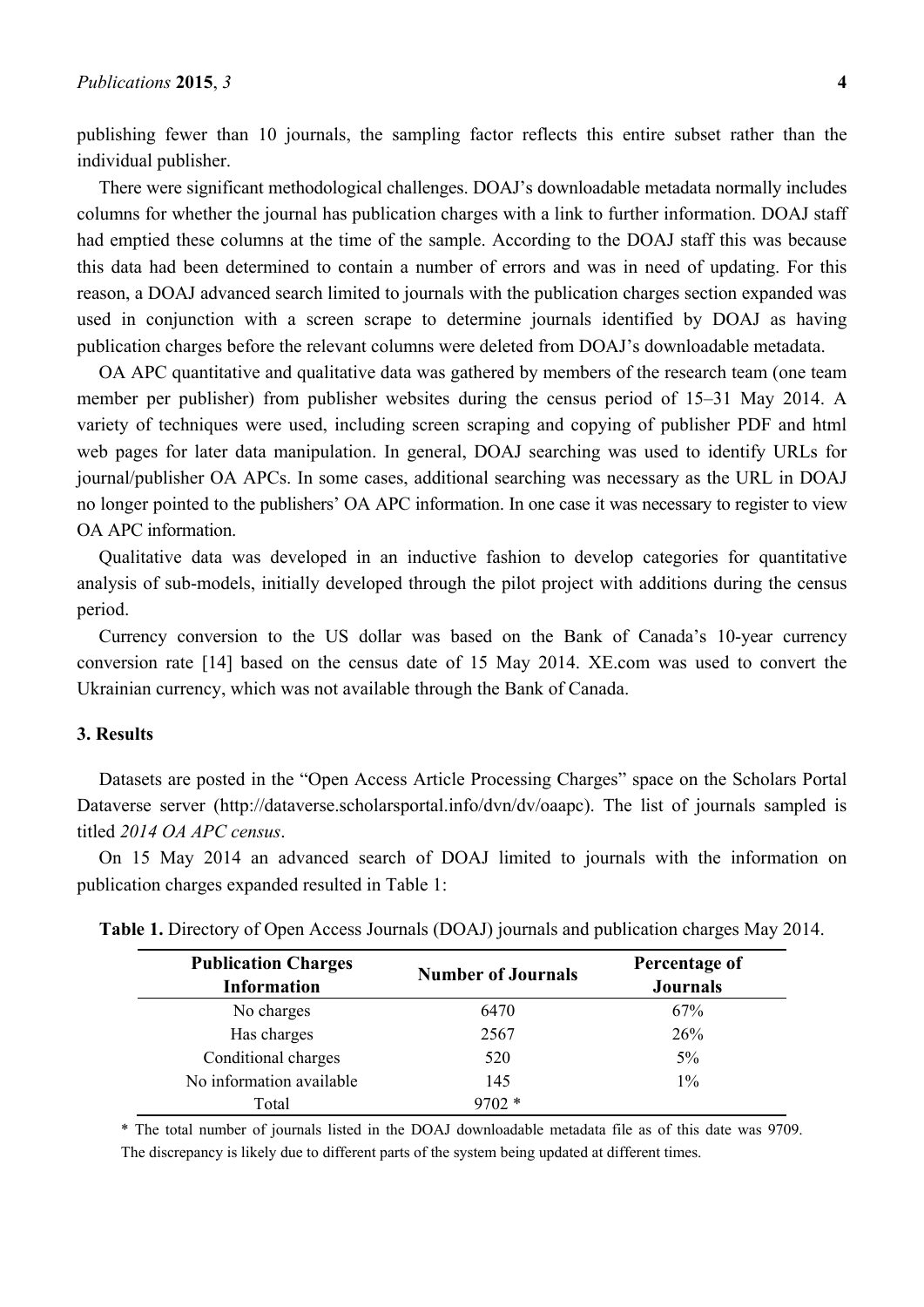#### *Publications* **2015**, *3* **5**

The 1584 journals used to develop the sample were drawn from the 2567 or 26% of journals listed in DOAJ that have charges. For 152 journals the title was not found on the publisher's website. This is a large percentage of the total (about 10%), but likely is an anomaly based on Hindawi's recent collapse of a large ISRN series into a single journal. Titles not found were eliminated from the sample, leaving a total of 1432 journals sampled.

Publishers' own lists of their journals using OA APCs and the DOAJ list for that publisher often did not closely match. For example, Hindawi's own list of journals included 125 titles not included in DOAJ. This may be due to delay in adding new journals to DOAJ due to technical work at DOAJ and/or the DOAJ inclusion criteria (for example, DOAJ only includes journals after they have published some issues and only retains journals if they continue to publish above a minimum volume).

## *3.1. Publisher APC Journal Size*

Of the 1432 journals sampled, most (80%) are published either by publishers that publish 50 or more journals that use APCs, or 1–9 journals that use APCs, with not much in the middle (Figure 1).



**Figure 1.** Article processing charge (APC) journals in DOAJ by publisher size.

Of the publishers with 1–9 journals using APCs, by far the largest category of this group (83%) are one-off journals, *i.e.*, the publisher has only one journal using APCs. This is a skewed distribution (Figure 2).



**Figure 2.** APC journals in DOAJ by publisher size (1–9 journals).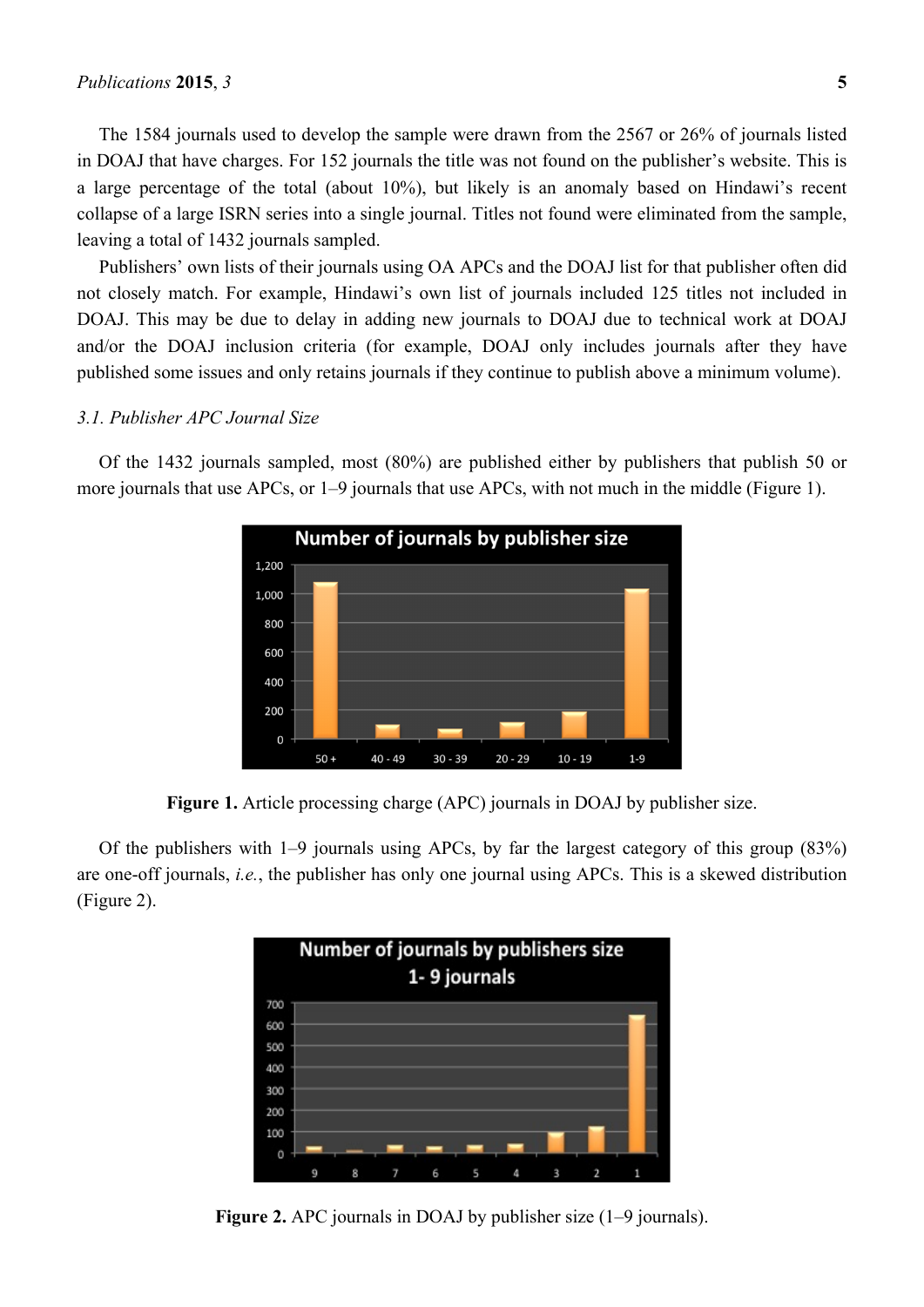### *3.2. Publisher Type*

Journals were categorized by publisher type based on information found at the publisher website. A publisher was considered commercial if language at the publisher site clearly indicated a for-profit commercial organization such as a corporation or registered company. Similarly, a publisher was considered university, society, government, or not-for-profit if the publisher website indicated this as the publishing body. In some cases journals were clearly produced by partnerships (e.g., university/society). The mixed types are likely underestimated as no attempt was made to identify any society partnerships of clearly commercial publishers; such partnerships are a common practice in traditional scholarly publishing. There are several categories of unknown or unidentifiable publisher types, including unknown, .com (presumably but not clearly commercial) and .org (presumably but not clearly not-for-profit). The following table (Table 2) illustrates the distribution of publisher types.

| <b>Publishers by Type</b> | <b>Number</b>  | <b>Adjusted for</b><br><b>Sampling</b><br><b>Factor</b> | <b>Percentage of Total</b><br>by Sampling<br>Factor |
|---------------------------|----------------|---------------------------------------------------------|-----------------------------------------------------|
| commercial                | 1246           | 1567                                                    | 61%                                                 |
| university                | 36             | 276                                                     | 11%                                                 |
| unknown                   | 31             | 197                                                     | 8%                                                  |
| .com                      | 45             | 185                                                     | $7\%$                                               |
| society                   | 13             | 110                                                     | 4%                                                  |
| .org                      | 22             | 106                                                     | $4\%$                                               |
| not-for-profit            | 27             | 52                                                      | $2\%$                                               |
| university/society        | 5              | 37                                                      | $1\%$                                               |
| university/commercial     | $\mathfrak{D}$ | 16                                                      | $1\%$                                               |
| government                | 2              | 11                                                      | $0\%$                                               |
| government/society        | 1              | 10                                                      | $0\%$                                               |
| .org/university           | 2              | 6                                                       | $0\%$                                               |
| Total                     | 1432           | $2573*$                                                 | $100\%$ **                                          |

|  | Table 2. Publishers by type. |  |  |
|--|------------------------------|--|--|
|--|------------------------------|--|--|

\* the total of 2573 after adjusting for sampling factor is very close to the full sample of 2567 journals using OA APCs according to DOAJ, suggesting that the sampling factors were very close. Note that the sampling factor reflects the full sample while the publisher types reflect the sample after removal of titles not found and journals where no APC could be verified. \*\* the numbers in the column add up to 99%—the difference is due to a rounding error.

## *3.3. Article vs. Page Processing Charges*

Two models were identified: article-based processing charges (one charge per article) and page processing charges. In some cases it was clear that the publisher used APCs but the exact amount was not specified. In some cases the research team could not find a cost or any language indicating that the publisher actually uses the APC method. In some cases it was very clear that the journal does not charge an APC; some of these instances could reflect errors in data entry in DOAJ, however in at least one case the journal had recently dropped the APC. The following tables (Table 3) illustrate the breakdown in journals charging APCs, where no confirmation of APCs could be found, and journals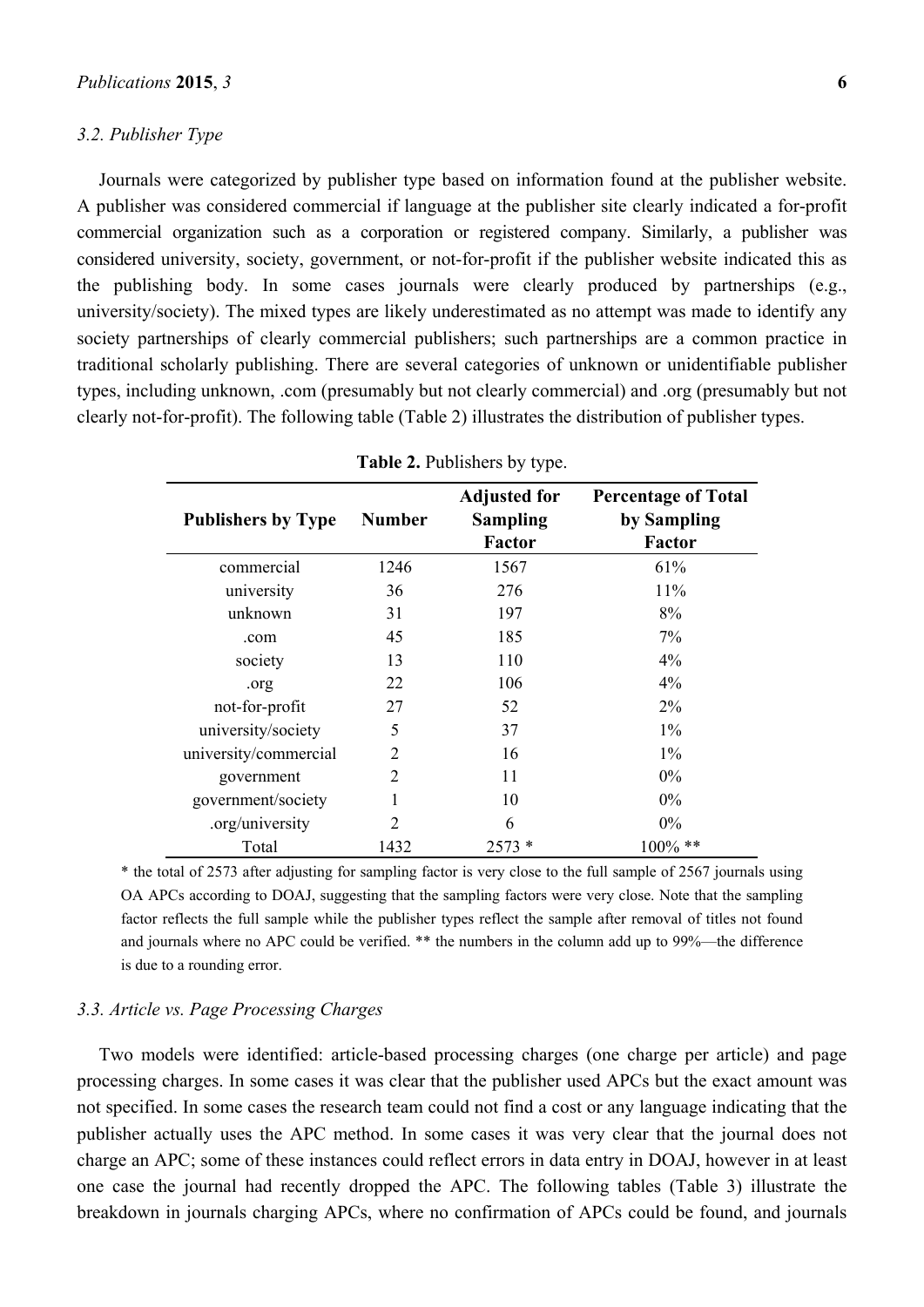using a page processing charge method (APPC). The latter is worthy of further examination, as some journals publish in both print and online edition; it is possible that print-based page charges have been conflated with OA APCs.

| <b>Article and Page Processing</b><br><b>Charges</b> | <b>Number</b> | <b>Adjusted for Sampling</b><br><b>Factor</b> | $\frac{6}{9}$ |
|------------------------------------------------------|---------------|-----------------------------------------------|---------------|
| <b>APC</b>                                           | 1326          | 2085                                          |               |
| APC (not specified)                                  | 20            | 47                                            |               |
| Subtotal APC confirmed                               | 1346          | 2132                                          | 83%           |
| <b>APPC</b>                                          | 39            | 149                                           | 6%            |
| No cost found                                        | 38            | 275                                           |               |
| No publication fees                                  | 8             | 17                                            |               |
| Now free                                             |               |                                               |               |
| Subtotal no APC or APPC (no cost                     |               | 299                                           | 12%           |
| found, no publication fees, now free)                | 47            |                                               |               |
| Total                                                | 1432          | $2580*$                                       | $101\%$ **    |

**Table 3.** Article *versus* page processing charges.

\* As noted above, the sampling factor total is slightly different than the full sample total of 2567 in DOAJ, reflecting a small rounding error. \*\* The total percentage adds up to 101%, reflecting a small rounding error.

## *3.4. Article Processing Charges—Amounts*

The range of article processing charges was from \$0 to \$4114 USD (Table 4). The mode, or most common amount, was \$0. This \$0 factor reflects journals that use the article processing fee approach, but where publishing was free at the time the sample was collected. For example, Hindawi provides free publishing in their journals on a rotating basis. The differences between the mean, median, and mode are large indicating a sample with a large variation.

| <b>Article Processing Charges in USD</b> |           |              |  |  |  |
|------------------------------------------|-----------|--------------|--|--|--|
|                                          | with \$0s | \$0s Removed |  |  |  |
| Lowest                                   | \$0       | \$1          |  |  |  |
| Highest                                  | \$4,114   | \$4,114      |  |  |  |
| Average (mean)                           | \$964     | \$1,221      |  |  |  |
| Median                                   | \$800     | \$1,145      |  |  |  |
| Mode                                     | \$0       | \$800        |  |  |  |
| Standard deviation                       | \$864     | \$795        |  |  |  |

**Table 4.** Article processing charges in USD: range and measures of average.

Of the 1326 journals with an amount specified for an APC, 279 or 21% had an amount of \$0. If this seems unusual, as a reminder, this sample was drawn from journals identified in DOAJ as having an APC. Hindawi's practice of rotating free publishing for their journals (as confirmed in an e-mail from Hindawi's Paul Peters [15]) is one of the reasons for the size of this factor. In other cases, publishers (e.g., MDPI's journal *Publications*) indicate that publication is free of charge for the first issue or few issues. It is useful to consider the amounts with these journals removed, as in many cases this will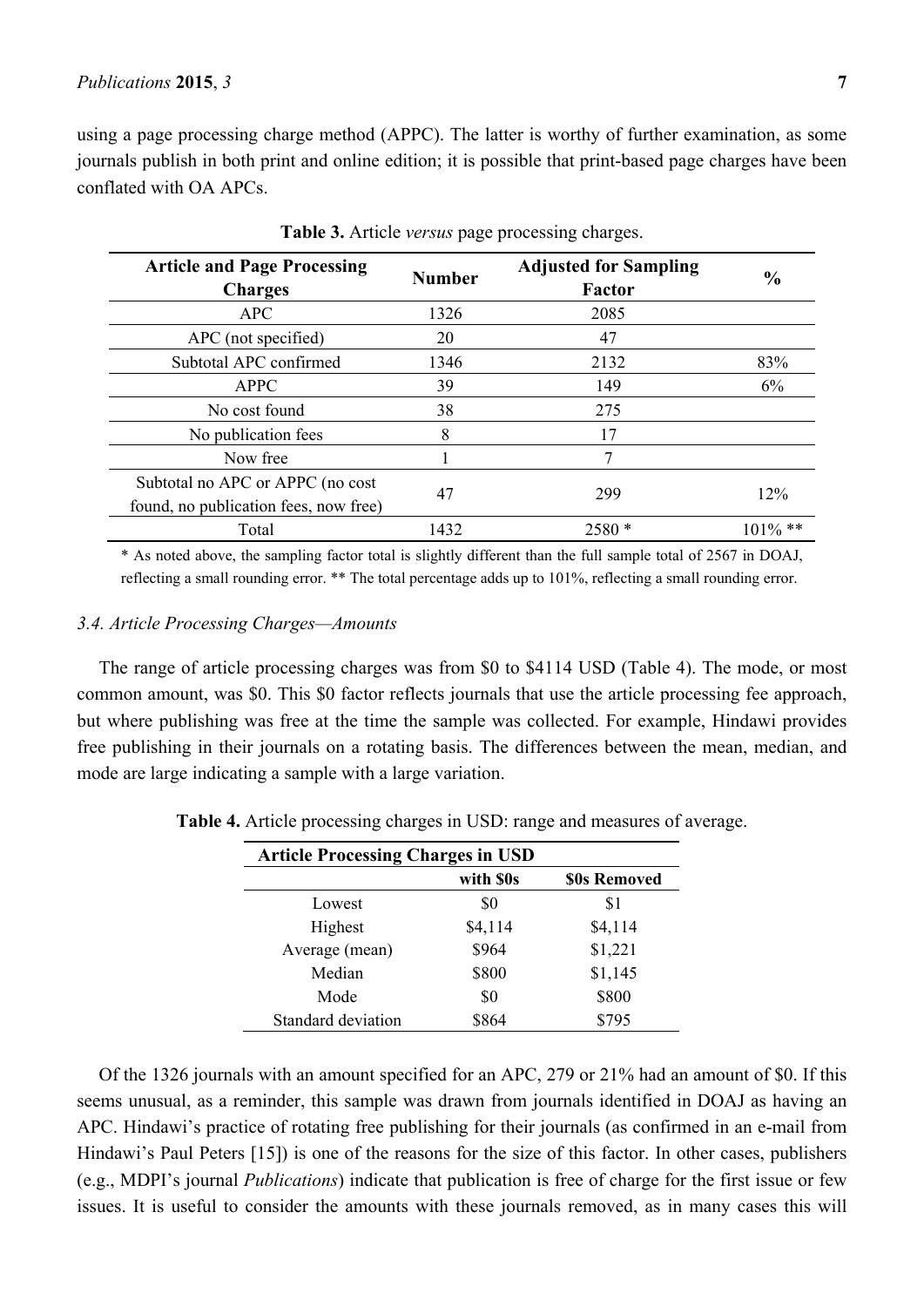reflect a temporary free offer, e.g., free publishing in relatively new or small journals where the publisher intends to charge once the journal is successful. Removing these 279 journals results in a total of 1047 journals with an APC specified in an amount greater than \$1. The following table shows key indicators for APCs with the \$0 APCs removed. This table shows just as much variation (the \$1 charge reflects a combination of a very low charge and conversion from Indonesian rupees to the US dollar). The average and median are still noticeably higher than the mode, indicated a skewed distribution.

The following Figure 3 illustrates the APCs by size range and frequency. Only one journal sampled had an APC of over \$4000; only 6 had APCs of \$3000 or higher, in contrast with 534 journals charging less than \$500. This is another illustration of the skew in the distribution; the numbers are scattered over a wide size of ranges rather than being clustered in the middle.



**Figure 3.** Frequency of OA APC by price range.

## APCs by Publisher Type

The following table illustrates the APC details by publisher with over 20 titles by publisher type, organized left to right by APC amount (lowest to highest). The lowest average prices are shown for .com, university, and unknown publisher types, while the highest average APCs are associated with the society and not-for-profit publishers. The total number of journals published by the latter included in this sample is small.

This table (Table 5) illustrates a wide range in APC amounts for every publisher type. It should be noted that some categories have very small samples (e.g., society, not-for-profit), which means there is a high probability that the average is skewed. For example, PLOS journals make up almost all of the not-for-profit group, and the one very high priced society journal has a strong impact on the average in such a small sample.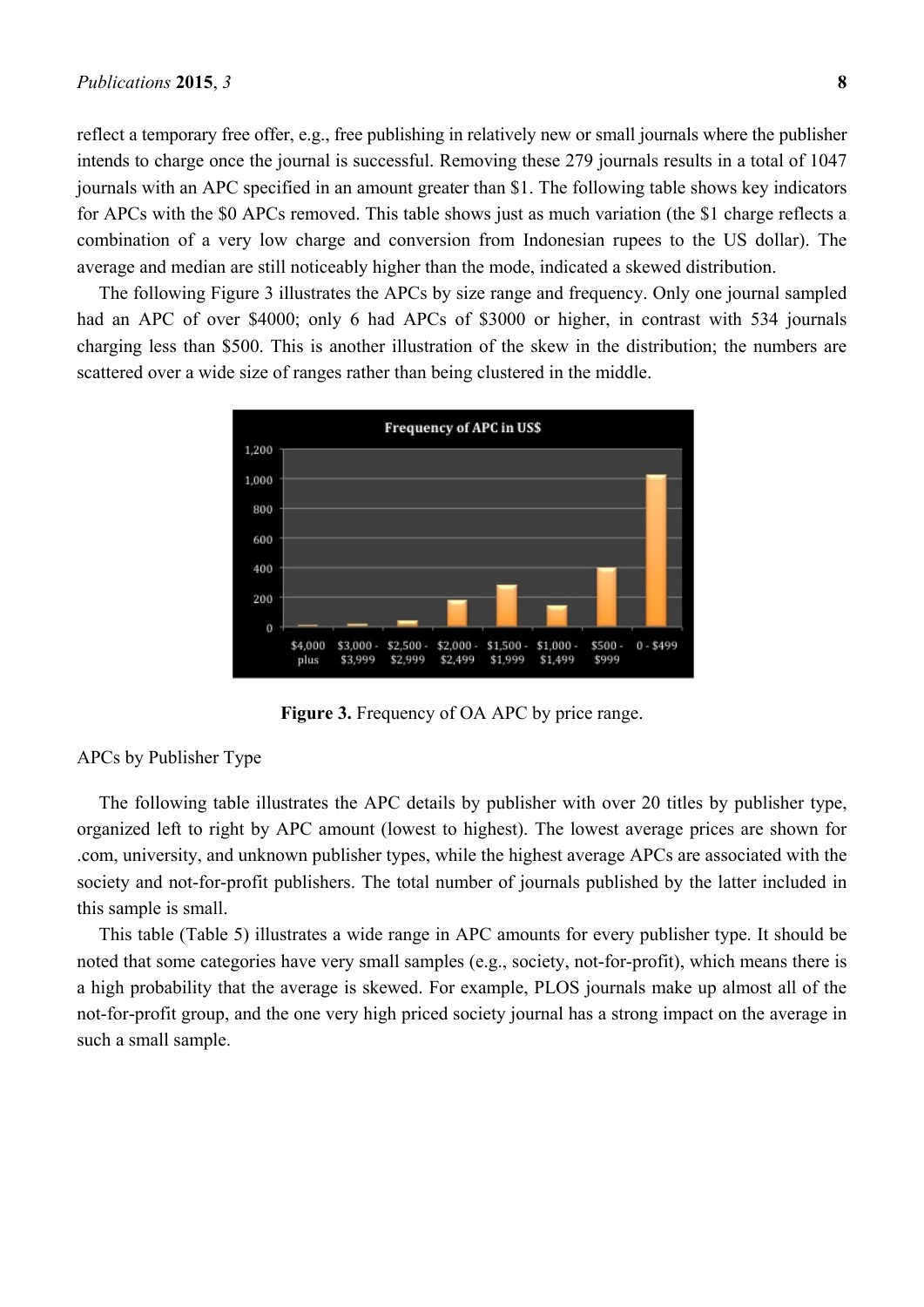| $APC > $0$ Details (in<br>USD)                    |                      |            |             |                |                           | APC by Publisher Type/Adjusted by<br><b>Sampling Factor</b> |                |                            |                    |
|---------------------------------------------------|----------------------|------------|-------------|----------------|---------------------------|-------------------------------------------------------------|----------------|----------------------------|--------------------|
|                                                   | Overa<br>$\mathbf l$ | .com       | Unkno<br>wn | Universi<br>ty | .org                      | University/Soci<br>ety                                      | Commerci<br>al | Not-<br>for-<br>Profi<br>t | <b>Societ</b><br>y |
| Total $#$ of journals by<br>type                  | 1047                 | 31         | 25          | 9              | 20                        | 3                                                           | 944            | 8                          | 7                  |
| Lowest                                            | \$1                  | \$120      | \$17        | \$1            | \$100                     | \$261                                                       | \$40           | \$85                       | \$20               |
| Highest                                           | \$1414               | \$116<br>8 | \$1378      | \$1100         | \$192<br>$\boldsymbol{0}$ | \$1371                                                      | \$3300         | \$290<br>$\boldsymbol{0}$  | \$4414             |
| Average (mean)                                    | \$1221               | \$206      | \$368       | \$299          | \$399                     | \$744                                                       | \$1295         | \$202<br>9                 | \$1562             |
| Average (mean)<br>adjusted for sampling<br>factor | \$937                | \$181      | \$242       | \$313          | \$492                     | \$678                                                       | \$1150         | \$112<br>$\overline{2}$    | \$1568             |
| Median                                            | \$1145               | \$195      | \$500       | \$250          | \$200                     | \$600                                                       | \$1220         | \$225<br>0                 | \$1350             |
| Mode                                              | \$800                | \$195      | \$500       | n/a            | \$200                     | n/a                                                         | \$800          | \$225<br>$\boldsymbol{0}$  | n/a                |

**Table 5.** APC by publisher type.

The following table (Table 6) illustrates the key finding, namely that 90% of journals charging APCs offer some variation on pricing.

| <b>Variations</b> | # of Journals | % of Journals |
|-------------------|---------------|---------------|
| Yes               | 1238          | 90%           |
| Nο                | 99            | $7\%$         |
| Not mentioned     | 36            | 3%            |
| Total             | 1373          | $100\%$       |

**Table 6.** Percentage of journals offering variations in pricing.

#### *3.5. Variations in Article Processing Charges*

Variations in APCs ranging from discounts to extra charges for optional services were explored for each of the journals and publishers. The sample for variations was drawn from the 1432 journals considered to be using the APC approach. Journals for which no APC was specified, no cost was found or there was no publication fee were omitted from this sample, resulting in a total of 1373 journals (Table 6). For each of these journals, an assessment was made as to whether variations were present, with the response choices being Y (yes), N (no), or NM (not mentioned). N was chosen only where sufficient detail was provided about the article processing charge that it seemed appropriate to assess that variations were not an option.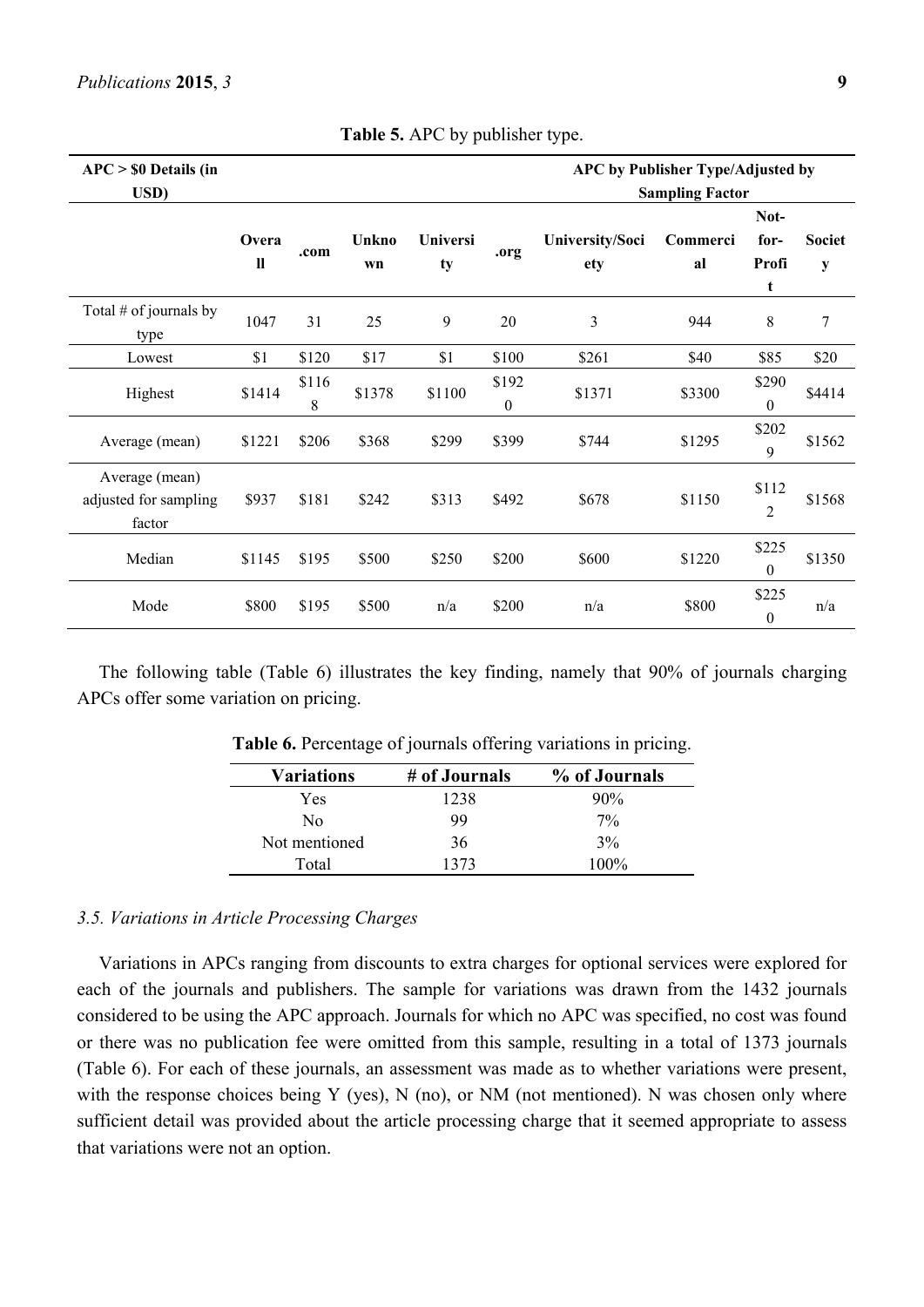#### **4. Discussion**

The methodological challenges to conducting this study and the results suggest that the open access article processing fee approach is a model in an early and still highly volatile phase. At the time of the census, DOAJ had removed the information in the downloadable metadata file pertaining to OA APCs, as this information was known to DOAJ to be in need of updating. Of the 2567 found to "have charges" according to a DOAJ screen scrape, 1584 titles were sampled. Of these, 152 titles were not found on the publisher websites, 10% of the total (likely an anomaly due to Hindawi collapsing a suite of journals into one title). Of the remaining 1432 titles sampled, in 38 cases we were not able to confirm that the publisher was using APCs (no cost found), in eight cases there were clearly no publication fees, in one instance the journal website indicated that the APC had been recently dropped, and in 39 cases the model was per-page rather than per-article. This leaves a total of 1346 journals with APCs, of which 20 did not specify the amount. Weighting the total 1346 to account for sampling gives an approximate total of 2132 of the 2567 journals that "have charges" in DOAJ for which the APC model could be verified as of 15 May 2014, or 83% of the total. Of the 1326 journals with an amount specified for an APC, 279 or 21% had an amount of \$0, leaving a total of 1047 journals with an APC with an amount specified over \$0.

When information on the titles listed in DOAJ was sought on the publisher's website, the number and names of titles listed in DOAJ as having an APC and the number on the publishers' websites frequently varied and sometimes by a large percentage. For example, of the 444 titles listed under Hindawi with APCs as per DOAJ data, 135 titles were not found on the Hindawi website (a substantial portion of the 152 titles not found), while 125 titles with APCs listed on the Hindawi website were not listed in DOAJ. The difference in names and numbers of titles between publisher websites and DOAJ could be due to delays in inclusion in DOAJ due to technical work at DOAJ, or the effect of DOAJ inclusion criteria, which requires (for example) publication of a minimum number of articles.

The finding that most journals are published either by publishers with many journals using OA APCs (50 journals plus) or very few journals (1–9 with one-off journals being the largest single category by far) supports the distribution found by Frantsvåg in 2010 [16]. Frantsvåg considered the large number of small publishers as a problem. Edgar and Willinsky [12] suggested this could be perceived as an indication of a renaissance of scholar-led publishing. This distribution also fits the pattern for scholarly journal publishers overall described by Crow [17]. This is very similar to the findings of Thompson ([18], p. 63], who found through a major study of scholarly monograph publishers in several English-speaking countries, a tendency towards concentration and larger publishers combined with a healthy system of very small publishers, but not much in the middle. This has important implications for the long-term sustainability of a healthy scholarly publishing ecosystem, if the landscape is dominated by the very large and very small players, with not much in between.

The lack of mid-sized publishers is a trend that may be worth keeping an eye on, as this may suggest market forces that make it difficult for publishers to survive at the middle level. In future, this could lead to a consolidated open access journal market not unlike today's consolidated serials subscriptions market which features a very small number of very large publishers that publish a disproportionate share of the world's scholarly journals.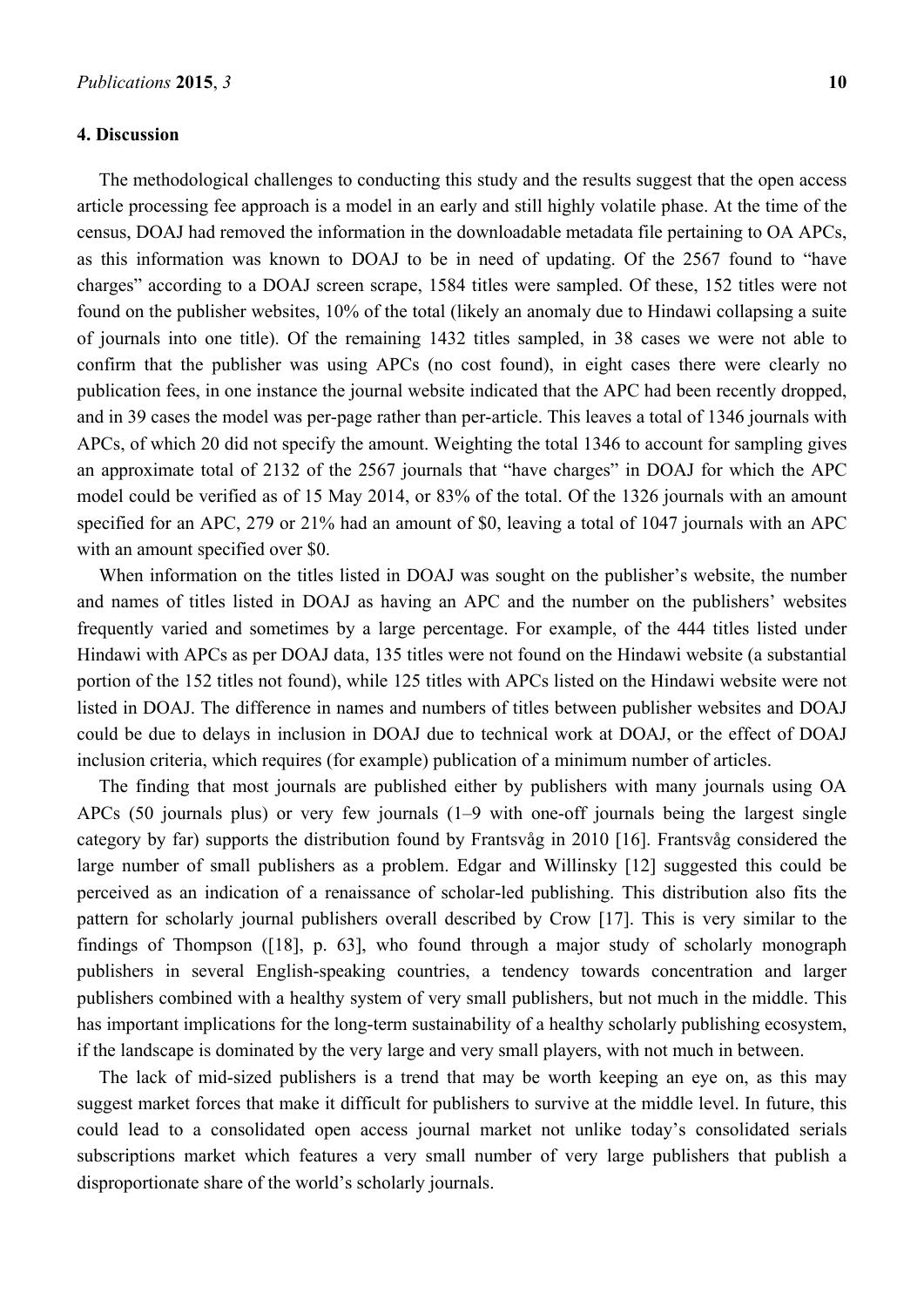The largest group of publishers using APCs, by far, were clearly commercial in nature, a total of 1246 journals, or approximately 1567 (61% of the total) after adjusting for sampling. The second largest group was universities, with 36 titles or about 276 after adjusting for sampling factor, about 11% of the total. Other categories of publisher types may be too small to draw any conclusions. It is important to note that the categories of mixed publisher types such as commercial/society partnerships is likely understated as commercial publishers' title lists were not examined in detail to identify these mixed types.

Two basic models were identified: per-article fees and per-page fees. Thirty nine of the journals sampled (approximately 149 after adjusting for sampling factor) had page charges but no article-level charge. Some of the journals sampled publish in both print and electronic versions; it is possible that some of these charges refer to traditional print-based page charges rather than open access publication charges. For example, some journals refer to colour printing costs.

The article processing amounts per se also suggest a business sector in a very volatile state. Prices ranged from \$0 to \$4114 USD; even with the zero factor removed the price range was \$1 to \$4114. The mean, median and mode were quite different. With the zero APCs, the mean was \$964, median \$800 and mode \$0. With the \$0 APCs removed, the mean was \$1221, median \$1145 and the mode \$800. This is a skewed distribution. When the mean or average is higher than both the median and the mode, this suggests that the average is skewed by a small number of relatively high APCs. This makes it very difficult to suggest that there is, at the present time, an effective average APC usable for budgeting purposes. The analysis of APC by publisher types shows a wide range and noticeable differences in mean, median and mode for every publisher type.

The average (mean) APC of \$964 USD is only slightly higher than the average of \$906 USD found by Solomon and Björk in 2010 [9], a cumulative increase of 6% over four years. The range of \$1 to \$4414 is also very similar to the \$8–\$3900 USD range found in this study by Solomon and Björk. It should be noted however that the sampling techniques were different. Solomon and Björk included journals from single journal publishers based on number of articles published while this was not a factor considered in this study. This average is quite a bit less than the \$1,418 USD reported by Björk and Solomon in 2014 [10], however Björk and Solomon's 2014 \$1418 USD was based on a very different sample, namely that of established open access publishers listed in Scopus.

The average of \$964 is quite a bit lower than the average APC for hybrid subscription/open access journals of \$2727 USD reported by Outsell in 2013 [19]. Outsell estimated the average APC at \$660 in 2011 and predicted an increase to roughly \$950 in 2015, "due in part to the increased number of well-branded journal publishers offering OA options at higher price points".

The highest costs by publisher type were for society and not-for-profit publishers, with commercial publishers not far behind. However, the small numbers of publisher types outside of the commercial sector suggests caution in making too much of this.

## *Variations in Pricing*

Most of the journals sampled that actually have APCs (1238 journals or 90% of the total of 1373) have variations in pricing (Table 7). Only 7% of journals have no indication whatsoever of variations in pricing.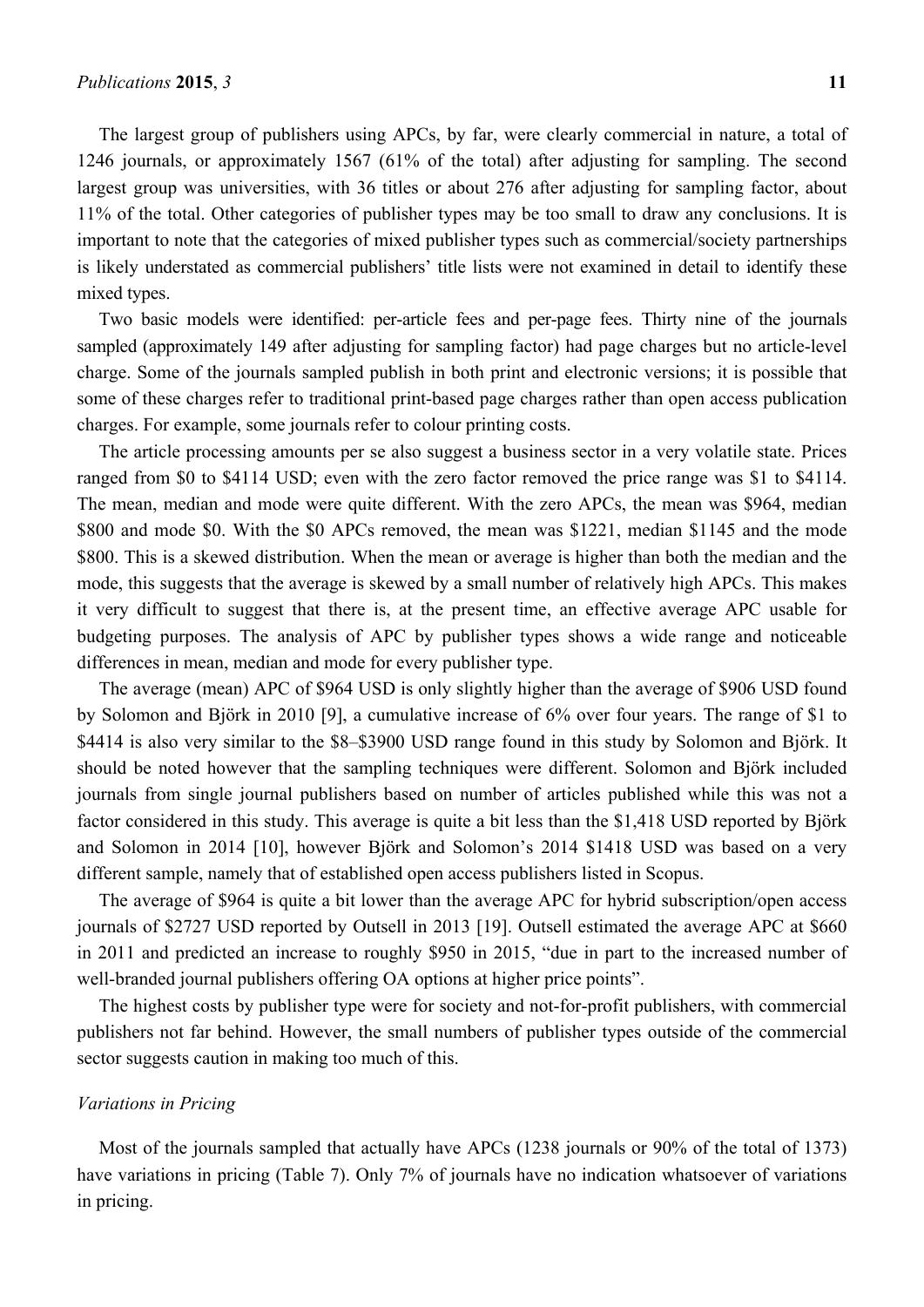| <b>Variations Sub-Types</b>                                                     |                 |             |
|---------------------------------------------------------------------------------|-----------------|-------------|
| Number and Percentage of 1238 Journals with Variations Indicating               | # of            | Percentage  |
| <b>Particular Sub-Type</b>                                                      | <b>Journals</b> | of Journals |
| Discounts based on (presumed) ability to pay                                    |                 |             |
| Waivers/discounts for low/medium income countries                               | 990             | 80%         |
| Waivers/discounts based on income                                               | 602             | 49%         |
| <b>Discounts for Students</b>                                                   | 1               | $0\%$       |
| Waivers/discounts based on Institutional Memberships                            | 867             | 70%         |
| Discounts based on work involved                                                |                 |             |
| Waivers/discounts based on contributions of work to journal (editing/reviewing) | 310             | 25%         |
| Discounts for high quality                                                      | 1               | 0%          |
| Discounts for manuscript/review transfer                                        | 5               | 0%          |
| Other pricing variations except extra charges                                   |                 |             |
| Differential pricing by article type                                            | 481             | 39%         |
| Waivers/discounts based on individual membership in society or association      | 24              | 2%          |
| Differential pricing for local authors                                          | 8               | $1\%$       |
| Temporary discounts                                                             | 5               | $0\%$       |
| Using publisher's template                                                      | 13              | $1\%$       |
| Differential pricing by format Latex/Word/PDF                                   | 15              | $1\%$       |
| Extra charges                                                                   |                 |             |
| Language editing                                                                | 122             | 10%         |
| Extra charge based on number of pages                                           | 13              | $1\%$       |
| Premium price for fast track                                                    | 19              | 2%          |
| Extra charge for repository deposit                                             | 3               | 0%          |
| Extra charge for CC-BY (or varies by license type)                              | 3               | 0%          |
| APC only if there is no author fund                                             | 3               | 0%          |
| Submission fee                                                                  | 3               | 0%          |

**Table 7.** Frequency of sub-types of variations.

Several sub-types of variations were identified. With respect to variations, the qualitative information about the choices of different publishers may be just as important, or even more important, than the quantitative information about the number of journals using a particular variation. That is, a variation that could increase efficiency in publishing or enhance the sustainability of journals or their publishers may be worth considering even if only one, or a small number of journals, currently uses this particular approach.

Some of the patterns for pricing variation found were similar to those identified by Björk and Solomon [20], although Björk and Solomon characterize these variations differently. For example, their society membership variation is included with an author dependent category while this study differentiates between discounts that appear to be based on ability to pay and the society membership that is likely intended to support the ongoing health of the society per se.

Björk and Solomon [20] reported a range of 8%–11% multi-tier country pricing based on size of publisher, a much lower figure than the 80% of journals found in this study to provide waivers or discounts for authors from low to medium income countries.

Björk and Solomon's range of 4%–28% for institutional membership was much lower than our 70% range.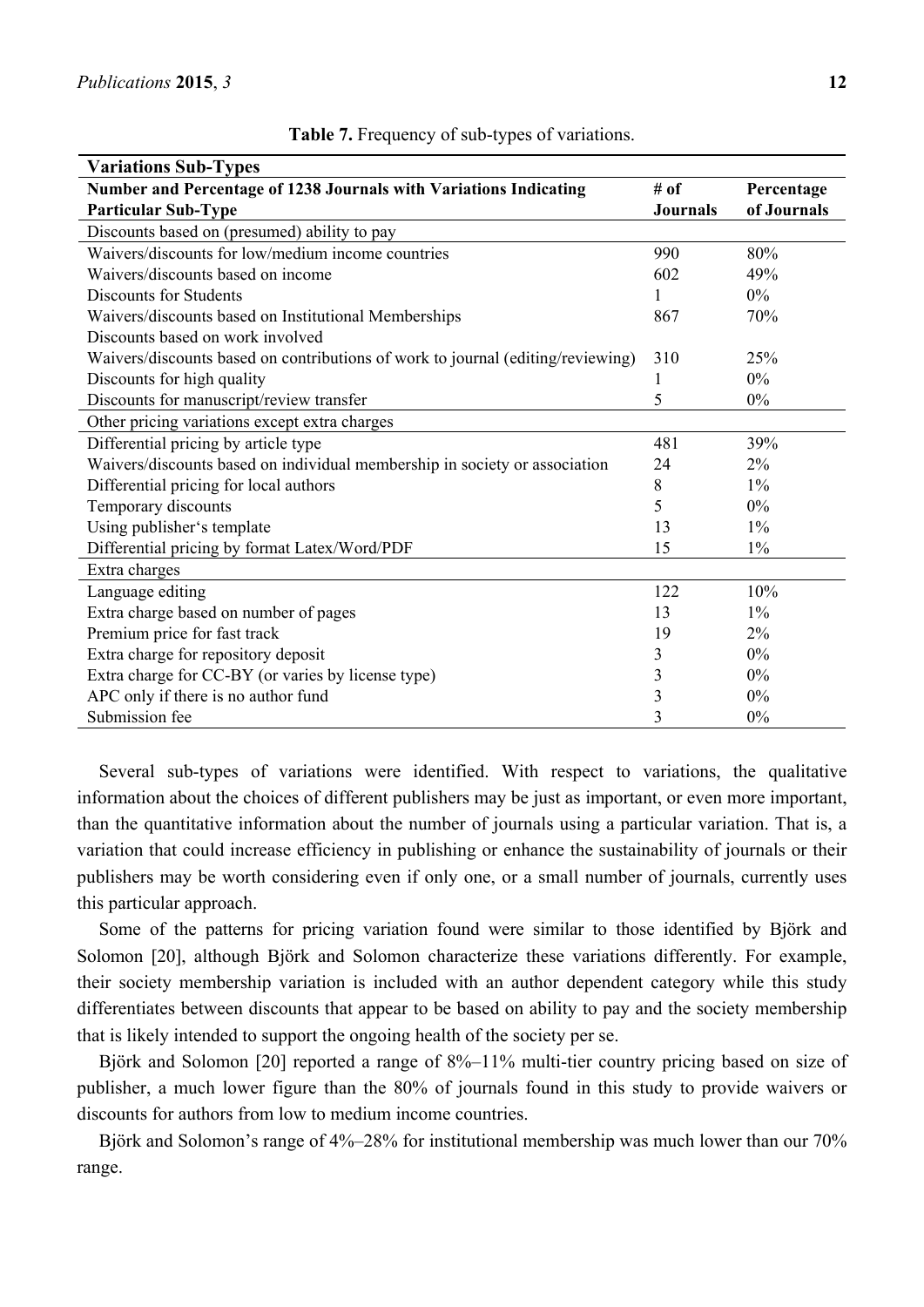The analysis of variations in publication practices in the present study is more inclusive than that of Björk and Solomon. For example, this study includes such elements as contributions to the work (editing and/or reviewing) and efficiencies in publishing (such as language editing, quality discounts, and discounts based on format). These experiments in variations in pricing would be interesting to study in their own right as indications of potential efficiencies in publishing that would appear to have potential to lower the work requirements (and hence cost) of publishing.

It is not clear whether the differences in variations in pricing between this study and that of Björk and Solomon reflect changes in the marketplace (e.g., increasing tendency to offer discounts for authors from low and middle income countries) or differences in sampling.

### **5. Limitations**

The DOAJ criteria for inclusion restrict the sample. Hybrid journals that include both free and subscription content are not included; for example, *Genome Biology* and *Genome Medicine*, two well-established journals generally considered to be OA journals, using OA APCs published by BioMedCentral are not listed in DOAJ because only research articles in these journals are open access, while other content is available only through subscription. This sample of fully open access journals will be useful for comparison purposes with other samples of open access journals including hybrids that are likely to have different economic dynamics due to the subscriptions revenue and are likely to have other differing tendencies as well. For example, many traditional journals that rely primarily on subscriptions are experimenting with hybrid open access, a very different scenario than journals relying primarily or exclusively on OA APCs.

DOAJ also does not include large numbers of fully open access journals as illustrated by the differences between the DOAJ list for a number of publishers and the publishers' own lists. This may reflect a large number of new open access journals not yet included in DOAJ.

#### **6. Further Research**

The data from this research is intended to form the basis of backwards and forwards longitudinal studies to examine trends in article processing charges. For example, the current plan is to conduct another census of DOAJ journals charging APCs in May 2015, which will permit analysis of trends in pricing and variations, both overall and by individual publishers.

The data will also be used to explore factors in OA article processing fee approaches and pricing using inferential statistical methods such as multiple regression analysis. Analyses will be conducted based on the full set of DOAJ metadata as of May 2014 (e.g., including country of publication, subject headings, licensing information), additional information in the sample per se such as publisher type and qualitative information, and additional data such as journal impact factor and similar metrics and number of articles published. It is important to clarify that the present research is envisaged as part of a suite of research projects rather than a single analysis.

The skewed distribution of publishers by OA APC title size may be worthy of examination as an indication of a potential future problem with market concentration in the OA APC market, similar to market concentration in subscriptions journals as described by Crow (2006).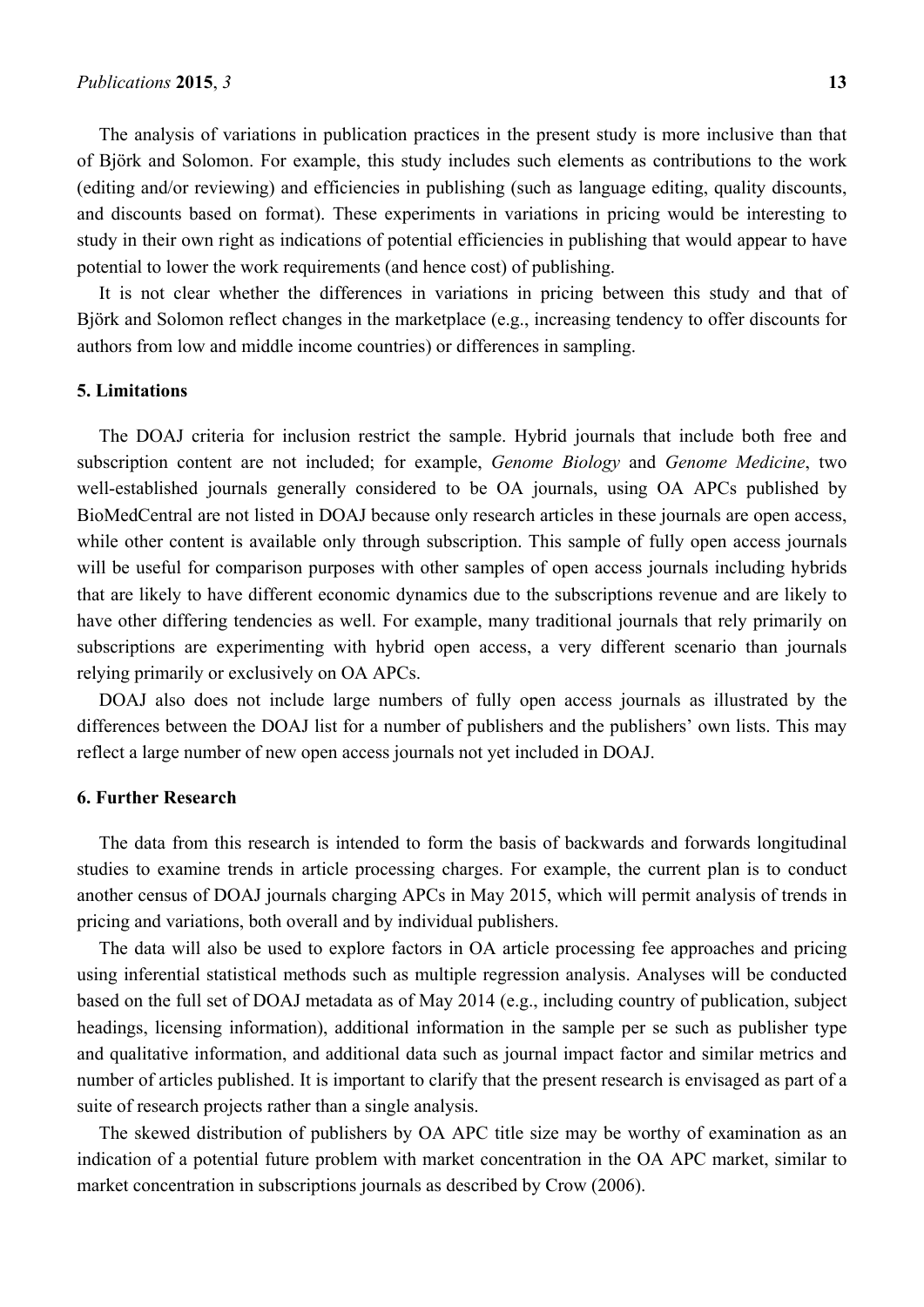#### **7. Conclusions**

This study found the article processing approach to funding open access to be a business sector very much in a volatile state likely reflecting its relatively early development. This would make it difficult to predict APCs for budgeting purposes for libraries, authors and research funders. Academic libraries (and the universities to which they report) operate on fixed annual operating budgets and find it difficult to budget in advance for changing amounts. For example, at the authors' institution, the University of Ottawa, the success of the local authors' fund managed by the library in the current fiscal year (May to April) resulted in the fund being exhausted by September and temporary stoppage of acceptance of applications for funds. The volatility of OA APCs contrasts with the current trend towards multi-year negotiations for subscriptions to journal Big Deals by libraries and library consortia. Authors wishing to take advantage of research funding for article processing fees may need to specify amounts at the time of application for funding which may be years before the publication date. Research funders wishing to support open access article processing fees, like universities, tend to operate with fixed annual budgets and limited flexibility to accommodate pricing fluctuations.

Finding an authoritative list of journals charging article processing fees is a challenge, illustrated by the finding that 10% of the titles in the original sample from DOAJ were not found on the publisher's website and noticeable numbers of titles from publisher websites were not included in DOAJ. The average of \$964 USD per title obscures the high variability of pricing reflected in the overall mode (most common amount) of \$0, that is, free publishing for today provided by publishers obviously committed to the APC approach. The high percentage of commercial publishers using APCs is perhaps not surprising given that this sector would not have the same choices available to other types of publishers (e.g., it is highly unlikely that commercial publishers would have access to subsidy funding). Most publishers and journals sampled offered variations on pricing, ranging from discounts based on income, quality or contributions to the work of the journal, institutional memberships, or extra charges for extra services. Some of the experiments currently underway suggest approaches to more efficient and effective publishing, such as guiding authors to submit works in formats and using templates that simplify the work of the publisher, which may have the potential to lower the cost of publishing. Some of these experiments may also save the time of busy editors and reviewers. For example, consider the inefficiencies involved in having articles that need English editing go through several stages of editing and review before the language editing. Would it not be a better use of everyone's time to provide authors with the help that they need in this area before they even submit their work?

Given the volatility of this sector and the potential to find better and most cost-effective ways of publishing, budgeting and support for this sector should probably be considered as tentative and somewhat experimental for the short term.

## **Acknowledgments**

This project is part of *Sustaining Knowledge Commons: Open Access Scholarship*, a research program funded by Canada's Social Sciences and Humanities Research Council (SSHRC). A full description of the research program and ongoing updates are posted on the project blog at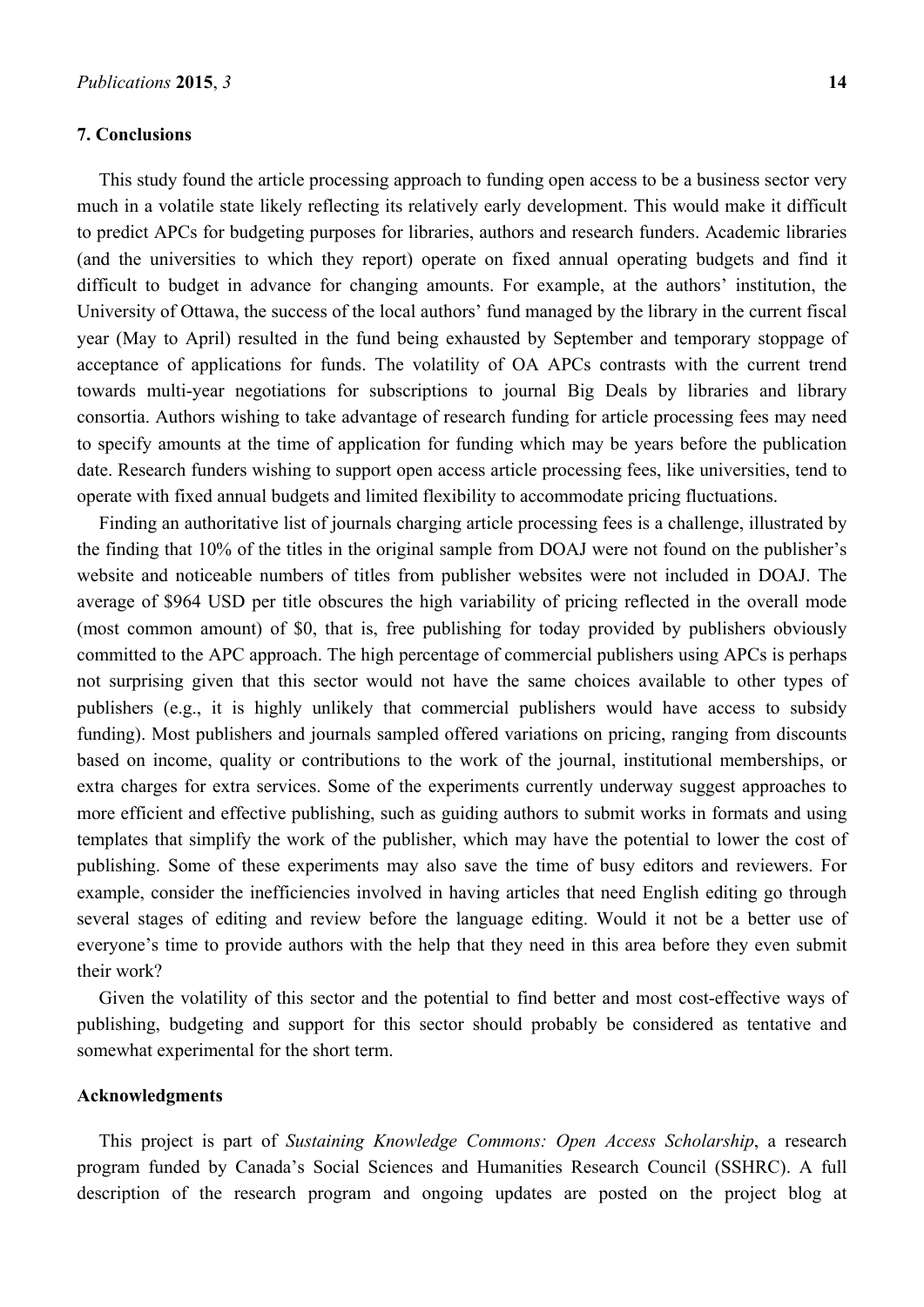http://sustainingknowledgecommons.org. The contributions of research assistants to the fall 2013 pilot project (César Villamizar, Emily Tennant) are gratefully acknowledged.

# **Author Contributions**

Heather Morrison is the Principal Investigator, responsible for overall design of the research project, application for SSHRC funding, development and coordination of the research team, primary author and data analyst. Jihane Salhab contributed a significant portion of time to data gathering and collation. All authors contributed to data gathering and analysis of results.

# **Conflicts of Interest**

The authors declare no conflict of interest.

# **References**

- 1. Suber, P. *Open Access*; MIT Press: Cambridge, MA, USA, 2012; Chapter 1. Available online: http://mitpress.mit.edu/books/open-access (accessed on 31 July 2014).
- 2. Budapest Open Access Initiative. Available online: http://www.budapestopenaccessinitiative.org/ read (accessed on 31 July 2014).
- 3. Guédon, J.-C. Mixing and matching the green and gold roads to open access—take 2. *Serials Review* **2008**, *34*, 41–51. Available online: http://eprints.rclis.org/11791/ (accessed on 31 July 2014).
- 4. Crow, R. *Income Models for Open Access: An Overview of Current Practice*; Scholarly Publishing and Academic Resources Coalition: Washington, DC, USA, 2009. Available online: http://www.sparc.arl.org/sites/default/files/incomemodels\_v1.pdf (accessed on 31 July 2014).
- 5. Open Access Directory. OA Journal Funds. Available online: http://oad.simmons.edu/oadwiki/OA\_journal\_funds (accessed on 31 July 2014)
- 6. Tananbaum, G. *OA Fund Five Year Review*; Scholarly Publishing and Academic Resources Coalition: Washington, DC, USA, 2014. Available online: http://www.sparc.arl.org/resource/ oa-fund-five-year-review (accessed on 4 November 2014).
- 7. Research Councils UK. RCUK Announces Block Grants for Universities to Aid Drives to Open Access for Research Outputs. Available online: http://www.rcuk.ac.uk/media/news/121108/ (accessed on 31 July 2014).
- 8. SCOAP3. *What is SCOAP3*? Available online: http://scoap3.org/what-is-scoap3 (accessed on 15 October 2014).
- 9. Solomon, D.J.; Björk, B.-C. A study of open access journals using article processing charges. *J. Am. Soc. Inf. Sci. Technol.* **2012**, *63*, 1485–1495. Available online: http://www.openaccesspublishing.org/apc2/preprint.pdf (accessed on 2 February 2015).
- 10. Björk, B.-C.; Solomon, D. *Developing an Effective Market for Open Access Article Processing Charges*; Wellcome Trust: London, UK, 2014. Available online: http://www.wellcome.ac.uk/Aboutus/Policy/Spotlight-issues/Open-access/Guides/WTP054773.htm (accessed on 2 February 2015).